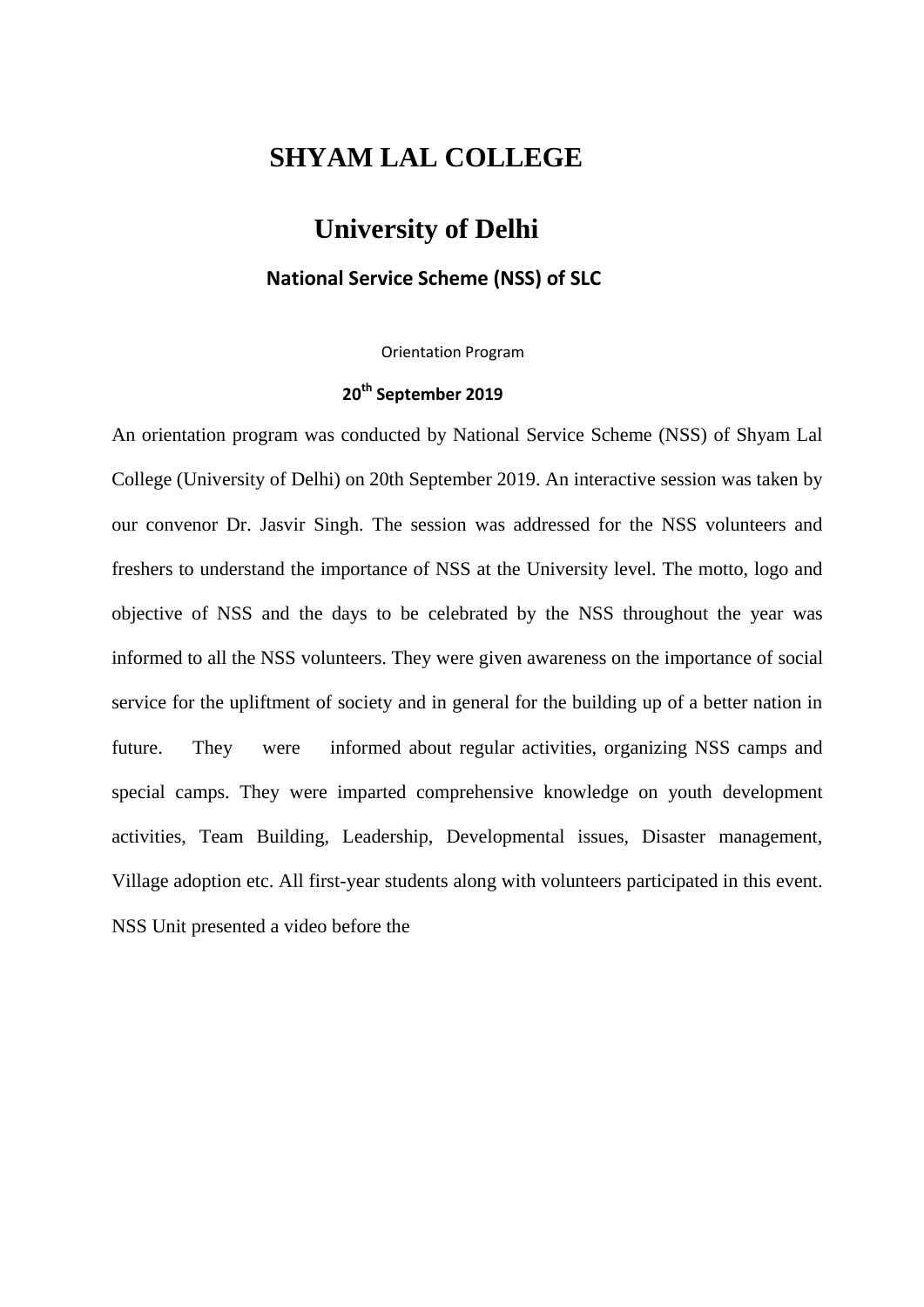dignitaries and newcomers about the programme and activities being done under the National Service Scheme. They were also introduced with team members. More than 42 students participate in this event.